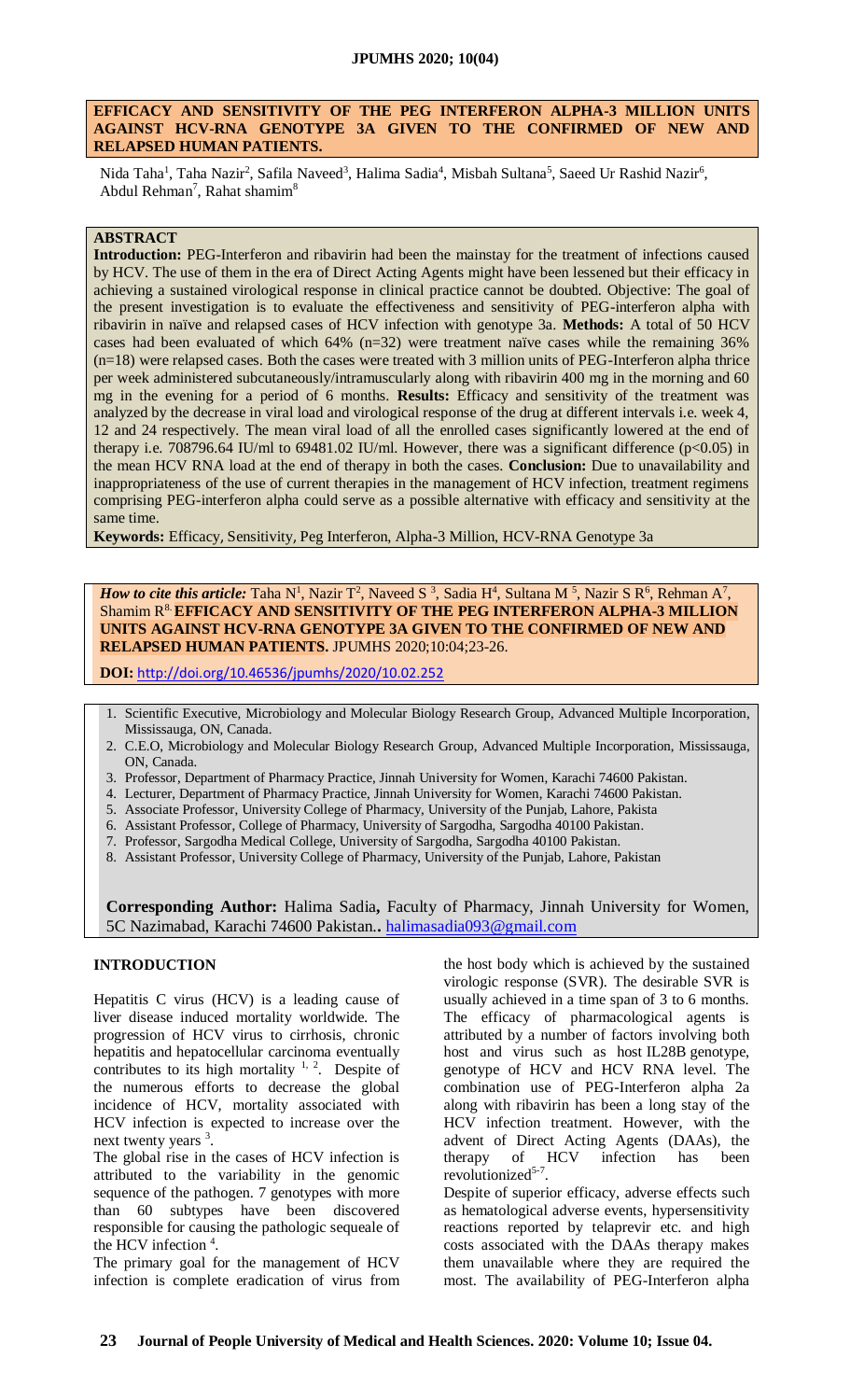along with a good SVR property makes it a reliable option for the pharmacotherapy of infections caused by HCV<sup>5</sup>.

Additionally, in long term outcomes, PEG-Interferon alpha based regimens have established efficacy with low incidence of hepatic complications. They are preferred agents in scenarios where there is difficult to treat genotype 3 and in population where safety of DAAs have not been validated yet<sup>8, 9</sup>.

The present investigation is aimed to characterize the efficacy and sensitivity of PEG-Interferon alpha in combination with ribavirin against naive and relapsed cases of HCV-3a, administered for a period of 24 weeks in routine clinical practice.

**METHODOLOGY**

A prospective case control study was conducted at District Headquarter Hospital, Sargodha, Pakistan to assess the effectiveness and sensitivity of PEG-Interferon alpha in patient affected by HCV genotype 3a. Cases were enrolled in the study on the basis of the criteria laid in table 1. Cases meeting the criteria were then segregated into treatment naïve and relapsed cases. Both the cases were treated with 3 million units of PEG-Interferon alpha thrice per week administered subcutaneously/intramuscularly along with ribavirin 400 mg in the morning and 60 mg in the evening. The cases were treated for a period of 6 months. Cases were initially screened for HCV RNA load prior to the therapy and then were subsequently screened at week 4, week 12 and at the end of therapy. Screening was performed by the Real Time PCR technique.

The data obtained from the cases was statistically interpreted using SPSS Version 20.0. One-way ANOVA was employed to assess the variability in means of new and relapsed cases. Results were considered to be significant if p-value was found to be less than 0.05.

# **Table 1: Requirements for enrollment in the study**

Age greater than 17 years and less than 70 years

HCV RNA positive with genotype 3a

 Previously treated or not treated with PEG-Interferon alpha therapy. Patients with no treatment were classified as new or naïve cases while those who were treated with the treatment drug, but again become infected were termed as relapsed cases No active heparin therapy

# **RESULTS**

Of the 50 patients analyzed, 64% (n=32) were treatment naïve cases while the remaining 36% (n=18) were relapsed cases. Demographically, 30% (n=15) were females and 70% (n=35) were males.

Our results revealed that compared to males, females have significantly higher viral RNA load (Figure 1). The viral RNA significantly decreased in both the genders with no noteworthy difference in the decline pattern.

Efficacy and sensitivity of the treatment was analyzed by the decrease in viral load and virological response of the drug at different intervals i.e. week 4, 12 and 24 respectively in

both the cases. The drug significantly reduced the viral load in both the cases. However, the efficacy and sensitivity of the drug was found to more pronounce in the naïve cases as compared to the relapsed cases (Table 2).

In treatment naïve cases, rapid virological response assessed at week 4 was achieved with a reduction in 35% of the viral RNA load. Over the course of time, more than 65% and 94% viral RNA was found to be reduced at week 12 and week 24 respectively. On the contrary, despite of reduction in viral RNA in relapsed cases, 85% reduction was observed at the end of the therapy in relapsed cases.



**Figure 1: Efficacy and Sensitivity of PEG-Interferon in HCV RNA Genotype 3**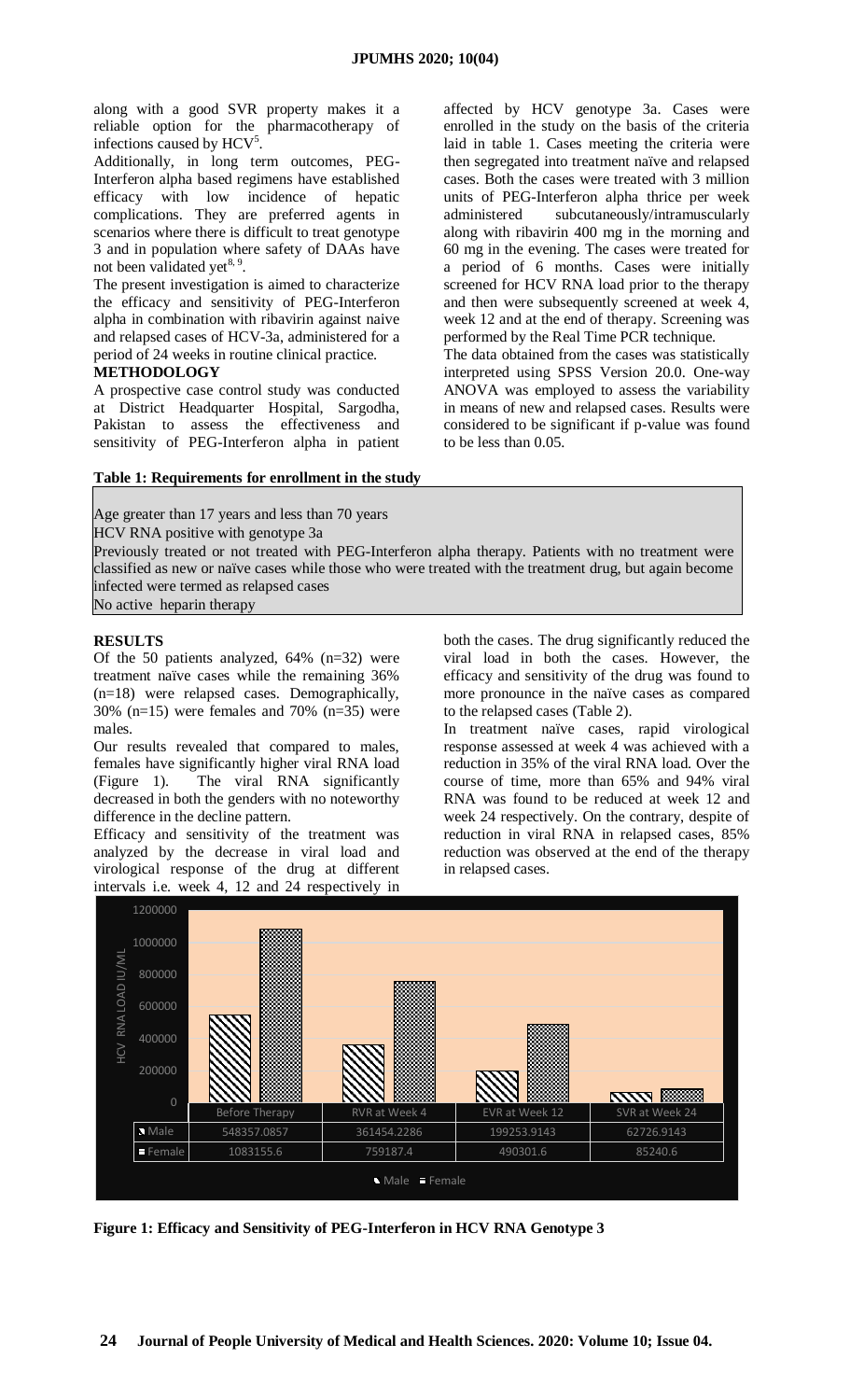| <b>HCV RNA Load IU/ml</b> | <b>Cases</b>               |                              |
|---------------------------|----------------------------|------------------------------|
|                           | New/Naïve cases $(n=32)$   | <b>Relapsed Cases (n=18)</b> |
| <b>Before Therapy</b>     | $ 577499.53 \pm 38776.90$  | $942213.72 \pm 379820.39$    |
| RVR at Week-4             | $359386.50 \pm 35251.96$   | $696574.50 \pm 264423.49$    |
| EVR at Week-12            | 186988.96 ± 28273.95       | $463598.00 \pm 188980.90$    |
| DVR at Week-24            | $131122.03 \pm 17280.06$ * | $137674.77 \pm 43026.02*$    |

| Table 2: Efficacy and Sensitivity of PEG-Interferon alpha in new/naïve and relapsed cases of HCV |  |
|--------------------------------------------------------------------------------------------------|--|
| RNA genotype 3a                                                                                  |  |

\* p< 0.05 using one-way ANOVA

# Results are expressed as Mean ± Standard Error

#### **DISCUSSION**

It has been more than 30 years since the HCV has been discovered. Various studies have reported that majority of the acute HCV infections proceed to chronic infection, eventually posing the suffered individual at an increased risk of chronic liver complication including hepatocellular carcinoma which may lead to fatal outcomes<sup>10</sup>  $($ ). Infections due to HCV are a global health problem. The emergence of new efficacious treatment options such as Direct Acting Agents (DAAs) for HCV has led the cure of HCV much easier to achieve than it was in the past.

However, despite of the improved efficacy of the DAAs in providing high Sustained Virological Response (SVR) and a shorter course of treatment, the cost associated with these agents confer a significant economic burden on the patient. For example, Sofosbuvir, which is a DAAs exerting its anti-viral action by inhibiting nucleotide NS5B polymerase, a 12-week course of therapy costs around 84000 USD. A number of countries especially developing countries have constrained financial health care resources. The availability of these efficacious anti-HCV agents remains a big question to the suffered population 11, 12 .

PEG-Interferon alpha in comparison to DAAs is a patient-pocket friendly option and at the same time efficacious. Zeuzem et.al has reported the efficacy of PEG-Interferon alpha 2b and ribavirin in HCV with genotype 1. The study was conducted for a time period of 24 weeks. Participants of the study were given 1.5 µg/kg of PEG-Interferon alpha 2b along with ribavirin 800-1200 mg. The results revealed that the viral RNA became negative at week 4 of the treatment while at the end of therapy i.e. 24 weeks, good SVR was observed <sup>13.</sup>

Another study by Santantonio et.al reveals the effectiveness of PEG-Interferon alpha 2b in the management of acute HCV. Undetectable HCV RNA was found in majority of the patients at the end of 6 months therapy <sup>14</sup>

A comparative analysis of PEG-interferon alpha 2b with interferon alpha 2b also revealed the superior efficacy of PEG-interferon alpha 2b in terms of increased life expectancy, reduced hepatic complications and a cost-effective therapy in the initial management of HCV  $15$ .

Yan et.al has reported the effectiveness of PEGinterferon alpha 2a plus ribavirin in the management of chronic HCV. The PEG interferon alpha 2a was treated at the dose 90µg/week for 6 months. The anti-HCV effect was equivalent to the 180µg/week dose of PEGinterferon alpha 2a. High early treatment response and good SVR was observed at the end of treatment <sup>16</sup>

Another study has reported that PEG-Interferon alpha 2a along with ribavirin significantly achieved SVR in more than 60% of the enrolled cases in a clinical setting. The study also reported that high SVR was observed in genotype 2 and 3. Moreover genome wide studies have validated that genotypes are strong predictors of the high SVR in PEG-Interferon based therapy. Asian populations have dominant IL28B genotype particularly in the South East Asian population which favors the high virological response in them when treated with PEG-Interferon based therapy $17-19$ .

In Pakistan, the prevalence of HCV infection is very high. Around 10,000,000 people had been affected by HCV by the start of  $21<sup>st</sup>$  century where, the frail system of healthcare in Pakistan is one of the major reasons behind such a high number. Variable genomic studies have revealed high prevalence of genotype 3a in the HCV affected population in Pakistan<sup>20</sup>.

The current investigation is based on analyzing the efficacy and sensitivity of PEG-Interferonalpha in HCV infection detected with the genotype 3a. Previous studies have reported the efficacy of PEG-Interferonalpha in achieving SVR by decreasing the viral RNA load. The findings of our investigation were consistent with the previous findings. PEG-Interferon alpha 3 million units significantly lowered the HCV RNA load. The sensitivity of the drug could be analyzed by the decline in the viral RNA from the 1<sup>st</sup> month of the therapy. Moreover, substantial decline in the HCVRNA over the course of therapy was observed pointing towards the efficacy and sensitivity of PEG-Interferon alpha in achieving a significant delayed viral response after 6 months of the therapy.

# **CONCLUSION**

Current therapies in the management of HCV may be sometime inappropriate or unavailable for the patient. PEG-Interferon alpha had been an efficacious agent in the management of HCV. On the basis of our findings, PEG-Interferon alpha could serve as a possible substitute with efficacy